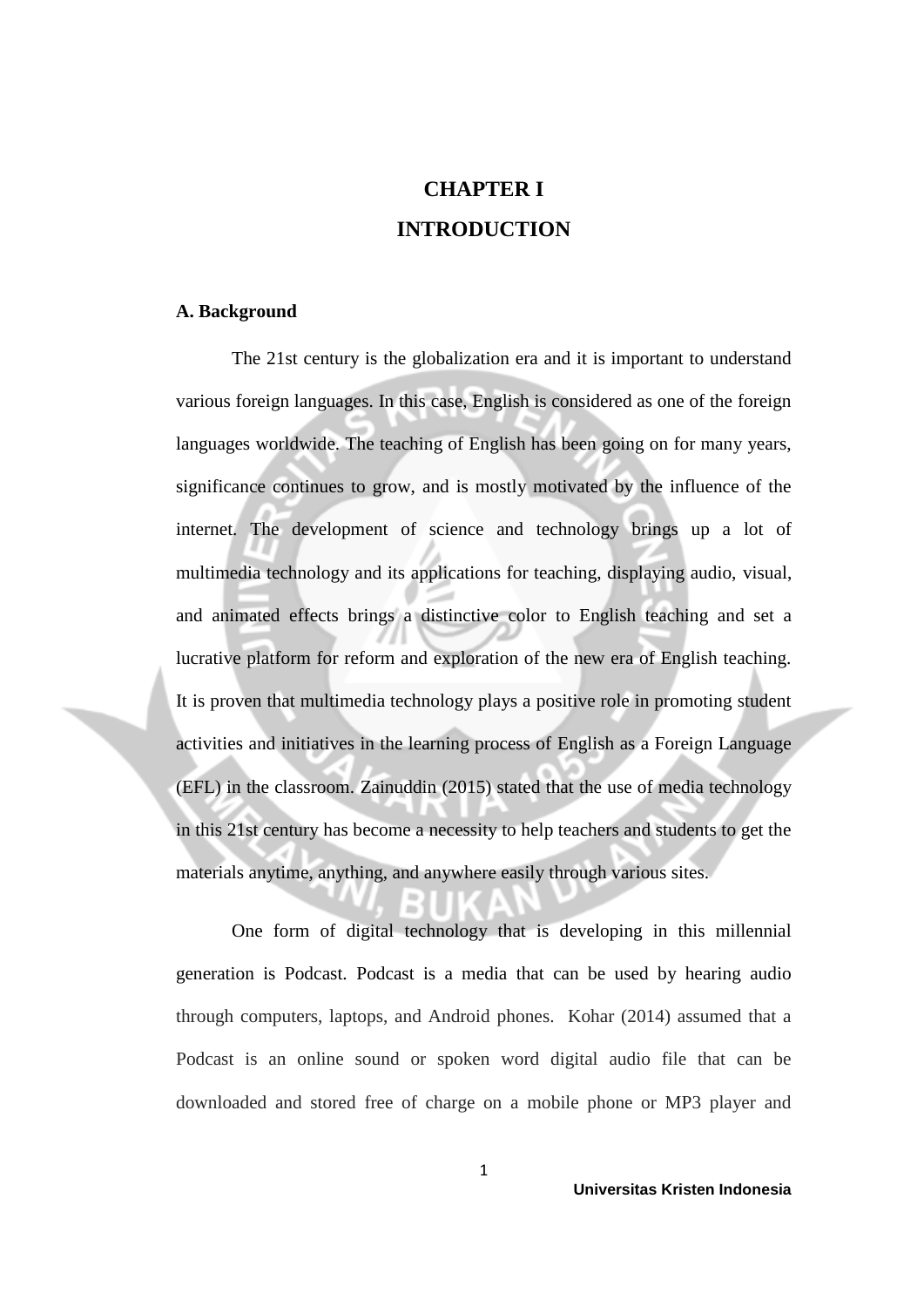produced in the form of regular episodes. This media audio can record sounds created with scenarios that can make listeners feel carried away with the real situation. According to Constantine (2007), interested listeners can download these MP3 files to their personal computer or any form of personal MP3 player and the files can be listened to at the listener's convenience. In addition, Podcasts can be stored in music streaming applications, namely Spotify and Sound cloud.

Podcast become an application that is commonly used to access the information needed. Podcast have been commonly used not only for business and industry but also for the education sector. The use of Podcast has involved education, namely as a learning media. The existing learning media requires development to be more easily accessible, used, and understood by students. Lots of audio media are made to provide flexible learning tools and through the Podcast people can listen to things they want to know easily. Baehaqi (2014) stated that using Podcast in the language-teaching classroom would allow students to take part in the activities offered. So, the Podcast can influence the students' learning process and improve the quality of learning outcomes. As a useful digital media file for English Foreign Language (EFL), Podcast helps the students to improve language abilities, especially in listening skill. Often listening to Podcast, students' listening skills also get better. Podcast help students pay attention to their material and inspire them to learn both bottom-up and top-down listening techniques. There are three reasons why people like to listen to Podcast; the first, because the content is varied, the second is flexible and the last is Podcast more enjoyable than visual content. The learners could listen to it every time and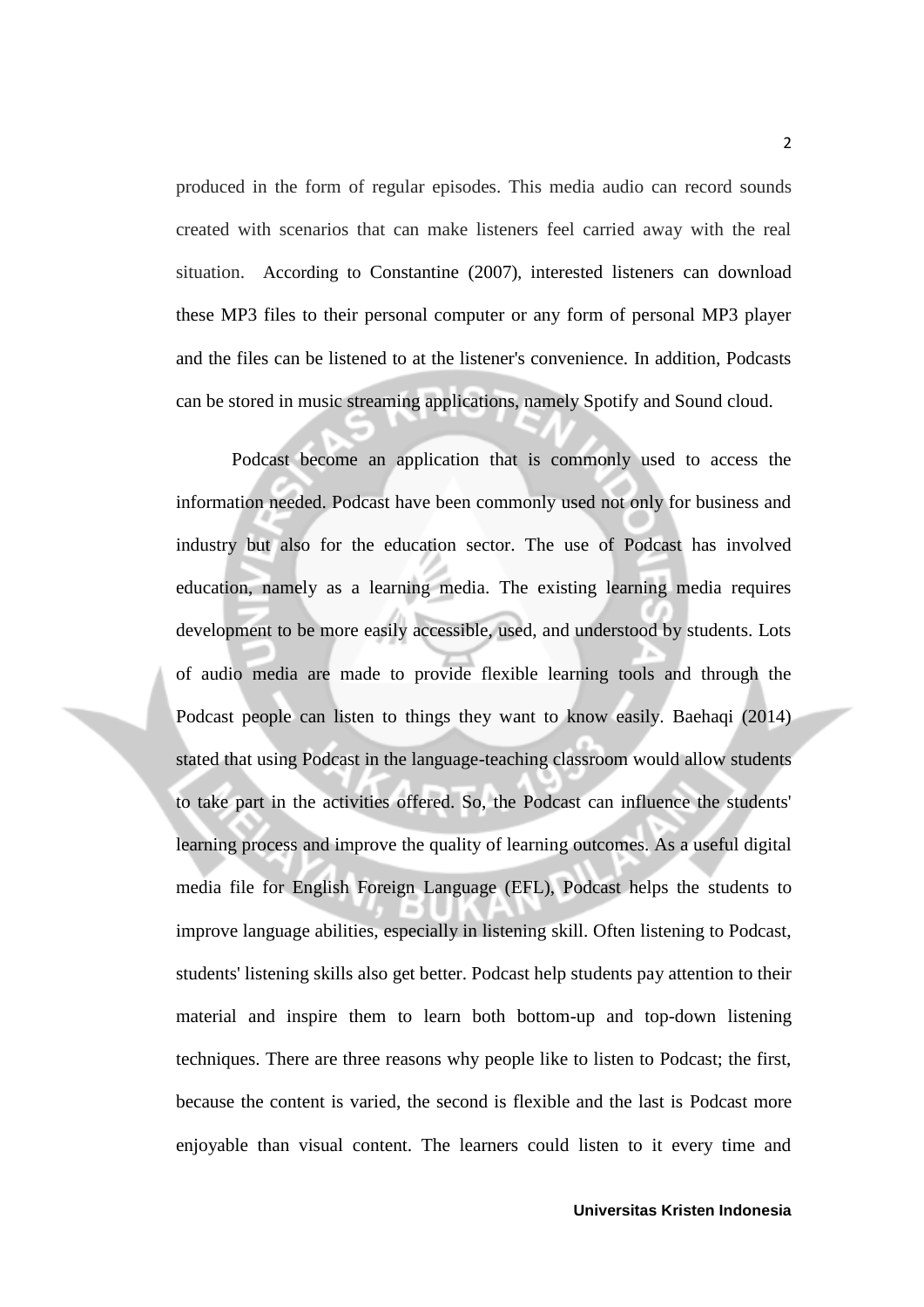everywhere such as at home, while driving, especially on public transportation, as well as in public places such as cafes, libraries, even in the hospital.

Various studies have been conducted on various aspects of Podcast use as a learning media in improving listening skill. Many researchers concentrated on the benefits of enhancing the abilities of language learners, however, only a few researchers focused on the perception of students towards the Podcast itself. Baehaqi (2014) focused on the discovery listening technique using Podcast. Abdulrahman (2018) focused on the impact of Podcast on EFL students' listening comprehension. The previous researchers who conducted the study focused on the students' perception are Darwis (2016), the study investigates students' perception towards the use of Podcast in learning English with the case of second-grade students at one high school in Bandung. As the writer assumes that positive perception plays a significant role in learning English for productive students, positive perceptions can inspire and encourage students to actively participate in the activity again and again. However, studies that focus on Pre-service EFL teachers' perception of using Podcast as a complementary tool are still limited. That is why this study will be carried out as an attempt to fill in the gap. The results of this study give educators insight into Pre-service teachers' perception of using Podcast as a learning media in improving listening skill.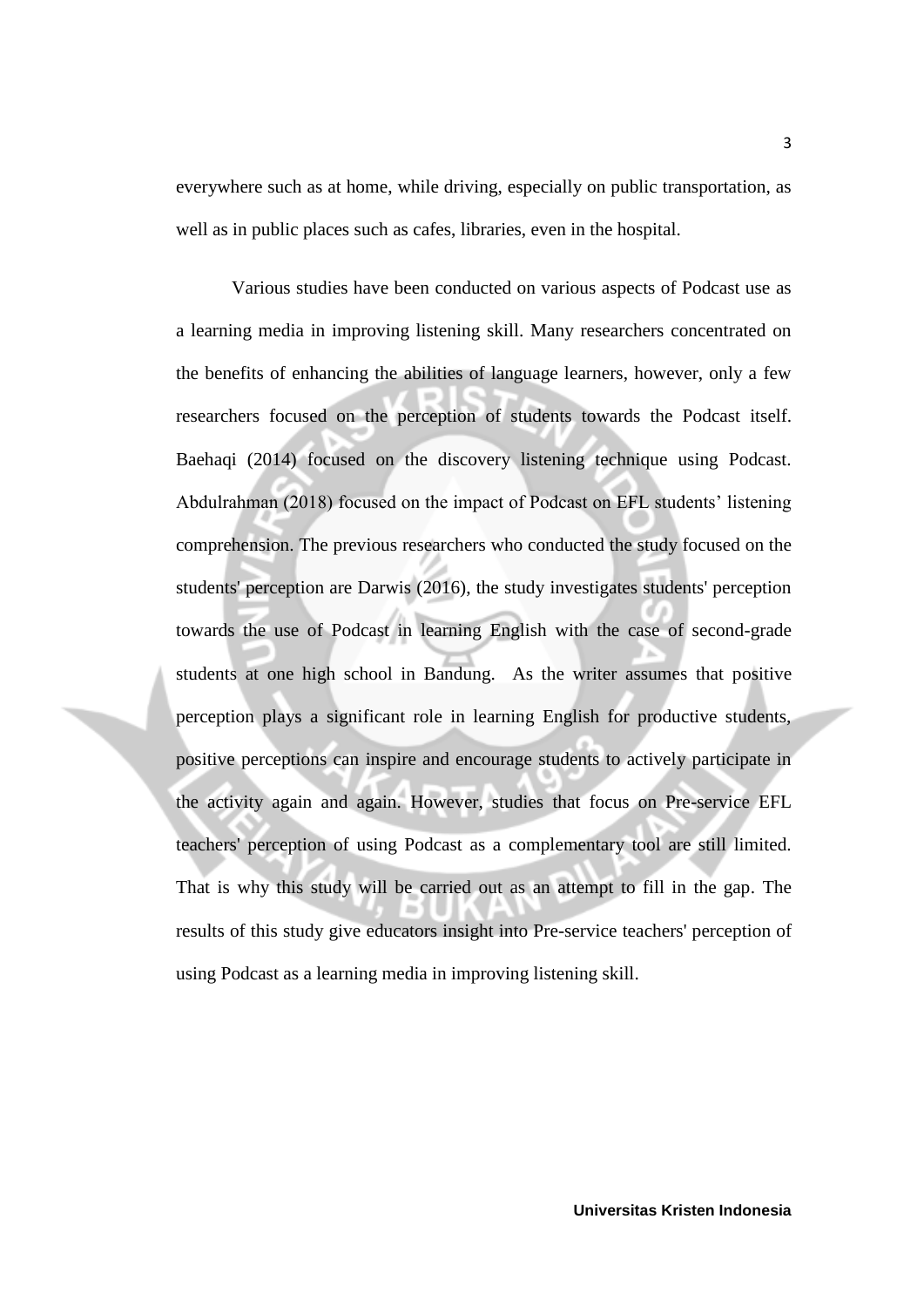# **B. Research Problem**

Based on the background above, this study aims to answer the following question "what is the pre-service EFL teachers' perception of using Podcast as a learning media in improving listening skill?

# **C. Research Objective**

The purpose of this study is to investigate pre-service EFL teachers' perception of using Podcast as a learning media in improving listening skill.

### **D. Research Significances**

These researchers desire this study to give beneficial information and contributions to EFL students, lecturers, and other researchers interested in EFL students' perception of using Podcast as a learning media in improving listening skill. To the EFL students, the findings gave useful information about how students in English Language Education Study Programme at Universitas Kristen Indonesia feel about using Podcast as a learning media in improving listening skill; To the lecturers, the findings gave new insight into an attractive and efficient learning media to help students' listening improvement in this era; last, to the researchers, the findings of this study can be used to as a source and stimulate other researchers to conduct further studies in the same area.